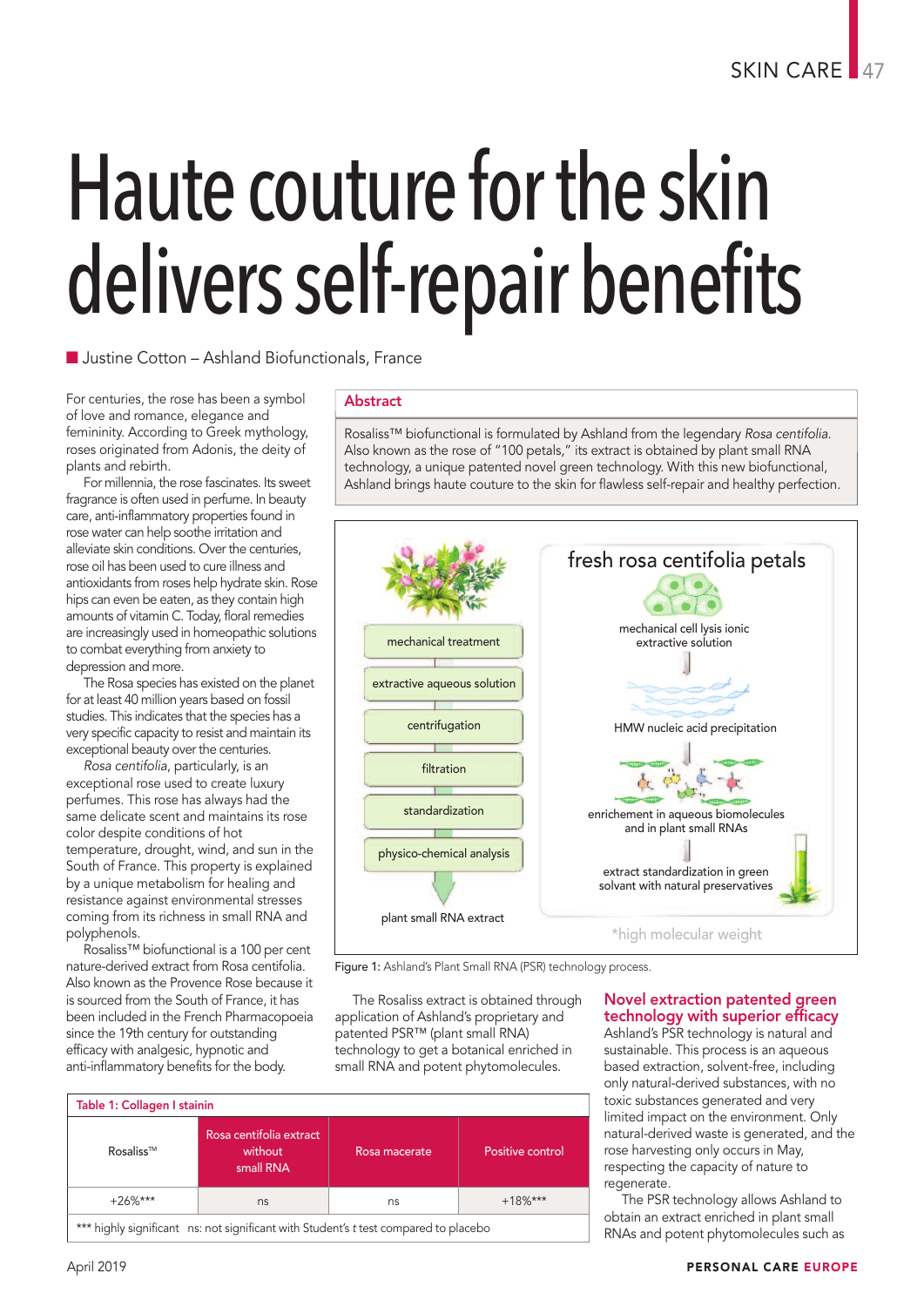polyphenols, amino acids, sugars, and minerals. Small RNAs are part of the flower's development and defence against environmental stresses and diseases. Recent research shows that the rose flower is rich in small RNAs that are likely involved in the plant healing process.

The botanical (*Rosa centifolia*) is cultivated without pesticides close to Ashland's manufacturing facility in the south of France. This offers significant reductions in transportation thereby lowering the environmental footprint from manufacturing Rosaliss.

To capture the richest content in phytomolecules, rose flowers are collected at sunrise during their eclosion. Petals are freshly frozen right after cutting to preserve their beauty, their scent and maintain the integrity of the phytocompounds before their extraction.

Rosaliss (now referred to as 'the *Rosa centifolia* PSR extract') has proven superior efficacy than benchmarks of the market (1.5x greater antioxidant activity than green tea extract) and offers better results than classical rose macerate (e.g., collagen production).

#### Innovative cosmetic concept with novel perfect skin repair biomarker (MARKSL1)

As part of Ashland's research on new antiageing pathways, the *Rosa centifolia* PSR extract's scientific design is bioinspired by the axolotl, an amphibian and a model of regenerative medicine that possesses two unique characteristics: unlimited regeneration capacity and scar-free healing.

The MARCSL1 protein has been found in the axolotl and is linked to its unlimited regeneration capacity. It is associated with epidermal repair and regeneration of the basement membrane. This protein is expressed in human skin keratinocytes and its expression decreases with age (Fig 2).

The *Rosa centifolia* PSR extract helps



Figure 2: Healing mechanisms.

skin increase the presence of the MARCSL1 protein and other skin repair markers (collagen I; fibronectin; hyaluronic acid) in ageing models, enhancing skin's capital for self-repair (Fig 3).

#### miRNA-132: a skin healing signature

Additionally, some microRNAs are associated with skin repair and restoration of skin integrity after injuries. Recent research demonstrates that miR-132 blockade delays skin healing. miR-132 is implicated in epidermal repair and has been used topically to help the healing process.

*In vitro* testing demonstrates that the *Rosa centifolia* PSR extract helps restore homeostasis and prevents it from the senescence associated decrease of miRNA-132.

Moreover, *ex vivo* testing also has shown that the *Rosa centifolia* PSR extract helps provide skin capital to self-repair over 72 hours (Fig 4).

#### Benefits to manufacturers and consumers

*Rosa centifolia* PSR extract brings a new dimension to manufacturers with a novel type of natural and environmentallyconscious extract presenting superior and



Figure 3: MARCSL1 protein levels.